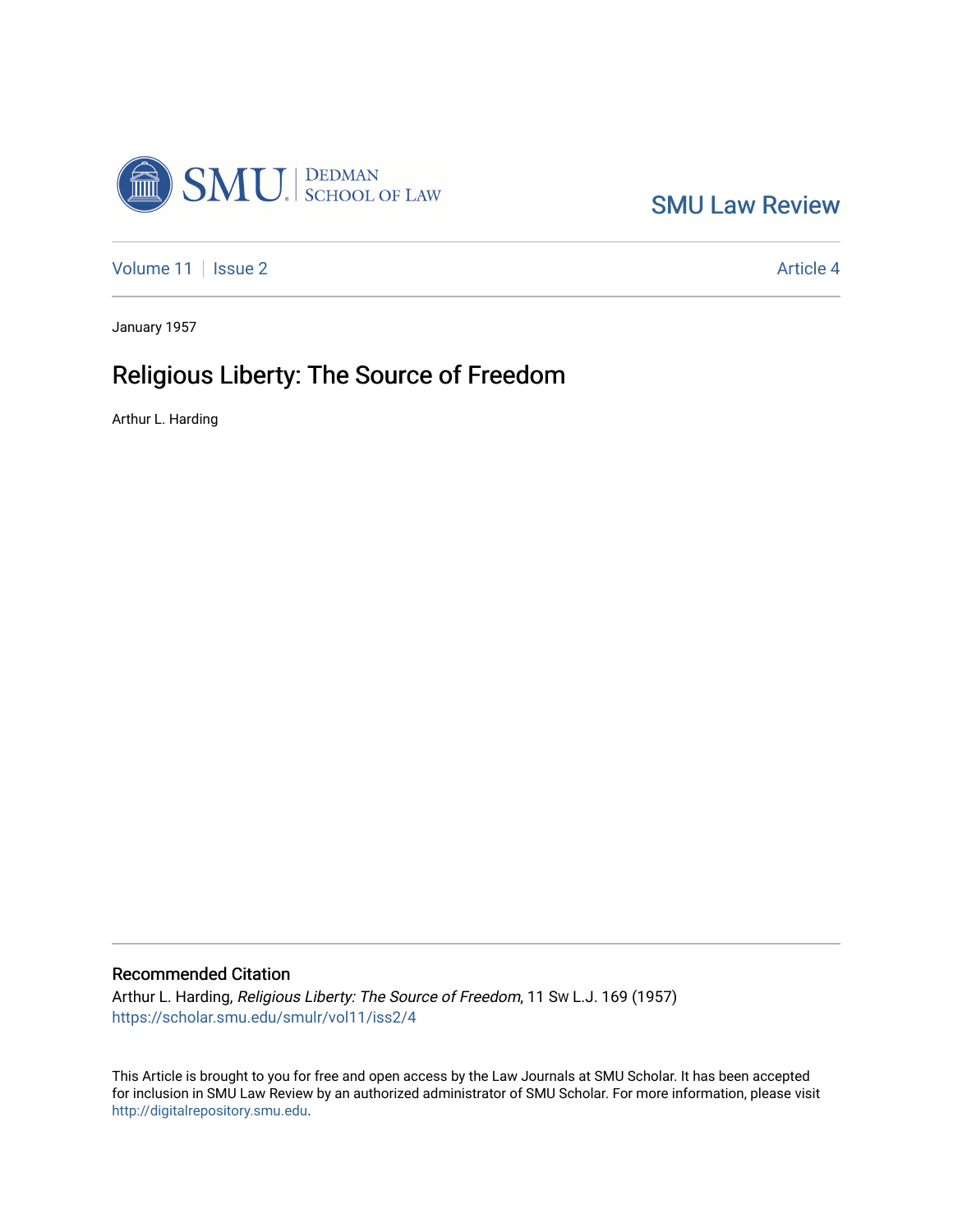## **RELIGIOUS** LIBERTY: THE **SOURCE** OF FREEDOM?

## *by*

# *Arthur L. Harding\**

T HIS essay was begun as a review of Dean Merrimon Cuninggim's recently published *Freedom's Holy Light.'* The first reading of the book disclosed that the subject matter and its manner of treatment made it of sufficient interest to the lawyer of inquiring mind as to make the usual brief review unsuitable. Attempts to write a lengthier review ended in confusion. It became increasingly clear that what was needed was a good, long preface plus a review. It is here sought to supply that need.

In what follows it will be seen that the writer is in rather close agreement with Dean Cuninggim's thesis. At times it may be not entirely clear whether Cuninggim or Harding is speaking to a particular point. At such places the writer acknowledges his indebtedness to Dean Cuninggim for both clarity of thought and felicity of expression. It is hoped that the writer's responsibility has been made clear at all points of divergence and addenda.

The relationship between religious liberty, and human freedoms and liberties in other areas has been the subject of much writing. Many authors have explored the idea of religious liberty as the source of other freedoms. Much of this writing has been bad writing, compounded out of poor historical scholarship and a blinding loyalty to a particular religious sect or dogma. Sometimes books based upon careful and expert research go wide of the mark because the loyalties of the author deflect his movement to his conclusions. So **A.** Mervyn Davies in his most informative and interesting volume' concludes that the genius of American freedom can be found in Calvinism. The evidence so carefully marshalled seems to prove, however, that we are indebted principally to Arminian and other religious movements which were based in large part upon opposition to and resistance to Calvinist tenets. These things are mentioned to point up that Dean Cuninggim is more than usually free of this handicap. He is a

t,

<sup>\*</sup>A.B., University of Arkansas; **J.D.,** University of Michigan; **S.J.D.,** Harvard University; Professor of Law and Director of Graduate Studies, Southern Methodist University School of Law.

FREEDOM's HOLY LIGHT. By Merrimon Cuninggim. New York: Harper and Brothers *1951.* **Pp.** xi, **192.** \$2.75. The author is Dean of the Perkins School of Theology of Southern Methodist University.

**<sup>&#</sup>x27;DAVIES, FOUNDATION OF AMERICAN FREEDOM (195 5),** discussed at some length in **51 SOUTHWEST REVIEW 99** *(1956).*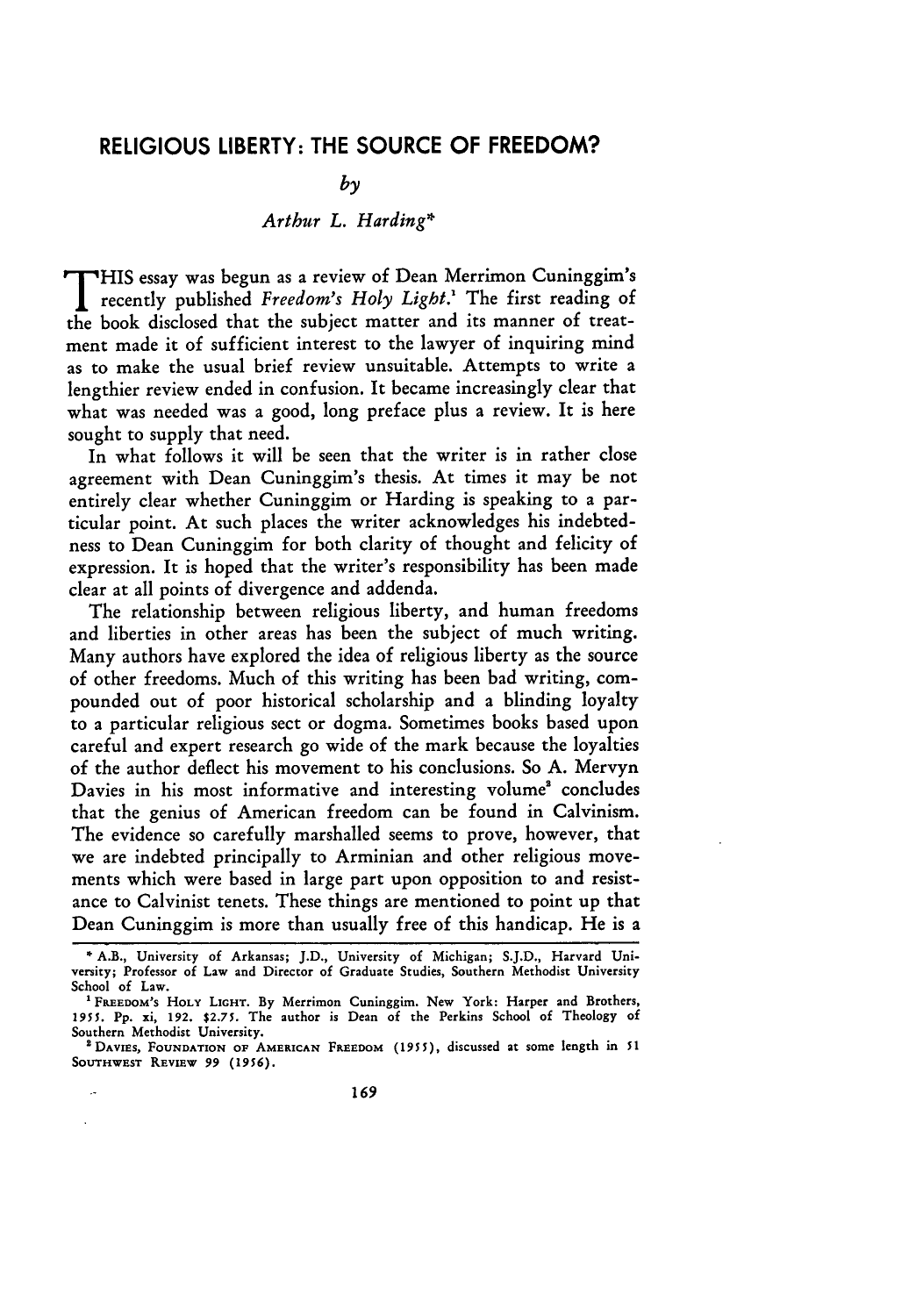theologian, and proudly so, but is a theologian who embraces philosophy and reason as aids to the ascertainment of truth.

#### **A PHILOSOPHY OF MAN**

In our growing concern to maintain individual liberties in an uneasy world, it is good that we be reminded that the basic issue of human liberty is essentially a religious issue, and that the basic individual human liberty is religious liberty.

The basic issue is a religious issue, since the measure of freedom of expression and action accorded the individual man must rest finally upon a conception as to the nature and qualities of man. This is the major problem of theology after theology has established the existence and nature of God. At one end of the scale are those deists who conceive of essentially a man-centered universe; who would find in man an innate desire to achieve the Good, together with a faculty of reason sufficient to enable him to know the Good and to recognize the means best suited to achieve it. At the other end of the scale, one would find those medievalists and early Protestants who carried their notion of original or Adamic sin to such an extent as to picture man as a totally depraved being, incapable by his own faculties to perceive Good, and with no particular desire to attain it. If such a man is to know Good, he must know it either directly from God through divine illumination or other mystic experience, or indirectly through those especially delegated by God to carry His message. If he is to attain the Good, it must be by the intervention of a divine Grace, acting either by chance or some, to mankind, wholly inscrutable divine plan or purpose.<sup>3</sup> If we assume either of these extreme philosophies of man, the problem of individual human liberty almost answers itself. In a community of god-like humans, the liberty of the individual human is the ultimate value. If questions of social good are injected, it must be assumed that the social good will be best assured by leaving individual man free to attain his own good. This, of course, was the assumption of the Utilitarians of the early Nineteenth Century, and a good deal of our current notions of individual liberty are built upon their doctrines.

If, on the other hand, we begin with the other extreme and regard man in his natural state as an inherently evil thing, then any notion of individual human liberty becomes impossible for the rea-

<sup>3</sup>Incisive treatment of the basic dilemma may be found in GILSON, **REASON AND REVELATION IN THE MIDDLE AGES (1938).** See also **BAKER, THE DIGNITY OF MAN 159-186** (1947); **HARDING,** *A Reviving Natural Law,* in **NATURAL LAW AND NATURAL** RIGHTS **(1955).**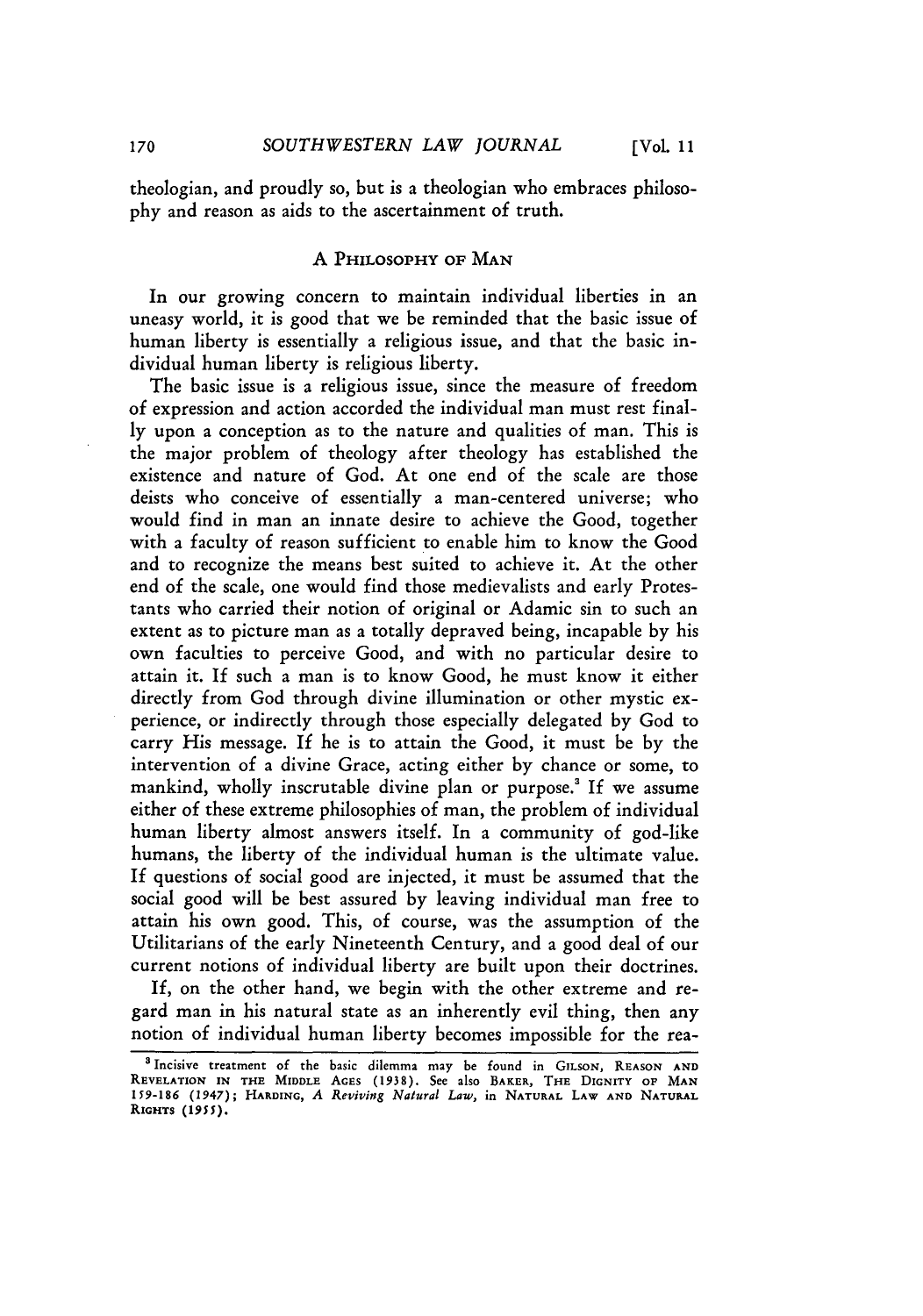son that the individual human is incapable of exercising it.' Such a man must be forced to order his life in accordance with the divine will or purpose. To this end he must be subordinated totally, either to a secular Prince ruling by Divine authority, or to a Church commissioned to bring the command of God to earth. Such, of course, would be the ethical justification for Machiavelli's Prince as well as for Geneva's theocracy. Marxist economic determinism, relegating to the irrelevant all notions of human good save the economic, leads to much the same conclusion.

Most people find each of these extreme positions to be untenable, on a basis of either religious belief or observed fact, or both. The very idea of God would require that man be posited in a condition short of God's perfection. On the other hand the principles of cause and purpose and order observed in all things in the universe save man, makes it incomprehensible that the seemingly rational God who created such a universe would exclude mankind from its scheme of order. It is of course perceived that man has a faculty of reason not shared by other living things, and it is assumed that this fact is related in some way to a divine plan or purpose. From here it is no great leap to some sort of Natural Law proposition to the effect that this faculty of reason enjoyed by man gives him an ability, not shared by other living things, to comprehend in part the divine plan or purpose of the universe.

At the same time observation of the world about us shows that all living things have a tremendous desire to live and to reproduce themselves, even against almost insuperable obstacles. Even more, all living things have in them a drive to bring themselves to their ultimate destiny, to their state of perfection. Is it possible, one then asks, to assume that man alone is without such drives; that man alone has no inner compulsion to bring himself to that state most in keeping with the divine plan? Does not the seemingly most debased of men exhibit in some particular manner, almost in spite of himself, such a drive or compulsion?<sup>5</sup>

And so one arrives at another concept of man. Man is not perfection; he is not god-like. Man does have in him an inclination to seek perfection; a desire to comprehend the god-like. Man has in his faculty of reason a tool by which he can comprehend in part his place in the divine order. Since he is, after all, Man and not God, his

<sup>4</sup> See BRUNNER, **JUSTICE AND THE SOCIAL ORDER** 4-10 (1945). **'** Father Thomas E. Davitt makes this point concisely and clearly in his essay *St. Thomas Aquinas and the Natural Law,* in **ORIGINS OF THE NATURAL LAW TRADITION** (Harding **ed.** 1954).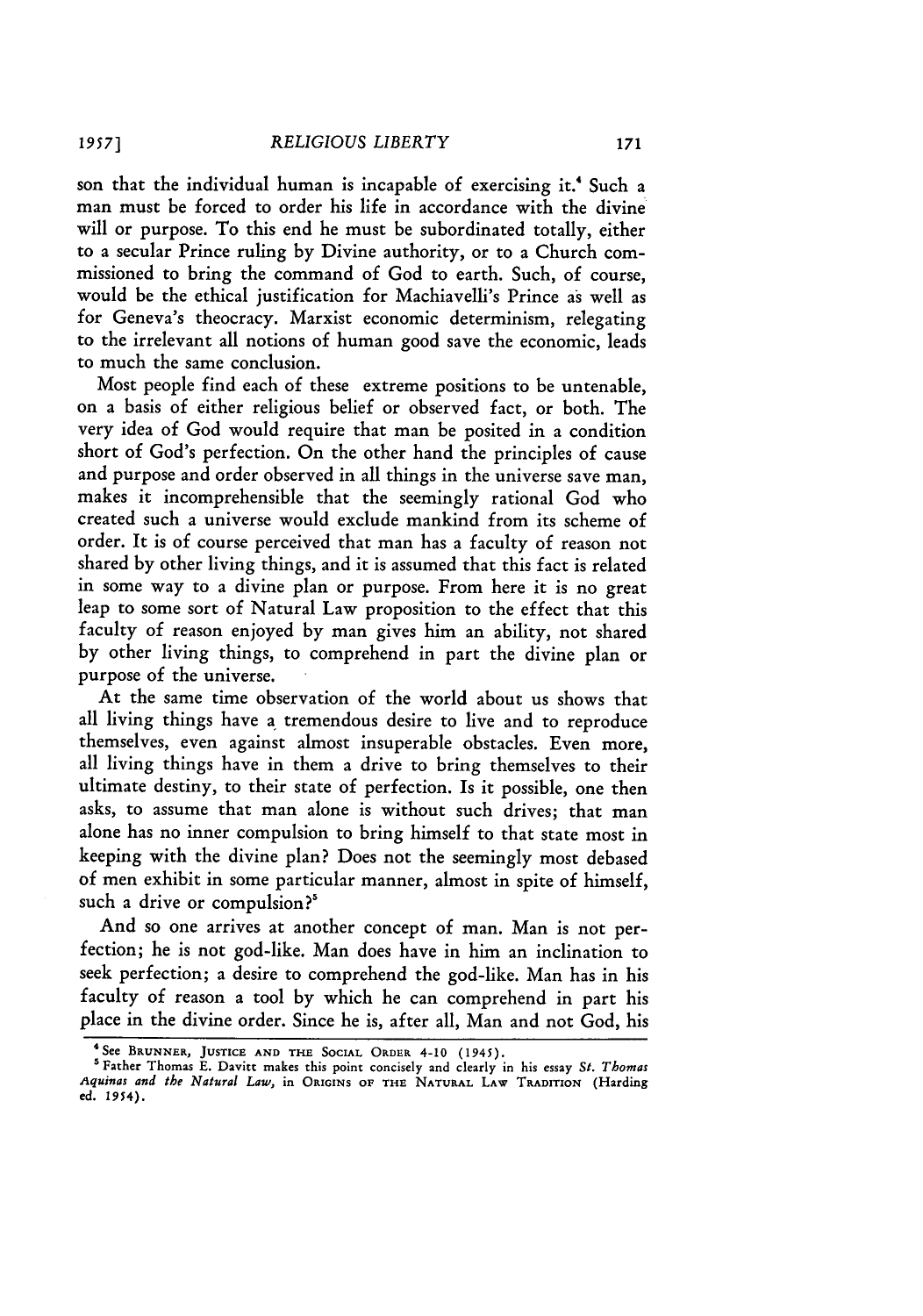faculty of reason will never permit a full participation in the divine reason, yet he may be expected to move closer and closer to such a participation as he gains in knowledge and experience.

#### **INDIVIDUAL HUMAN LIBERTY AND** PROGRESS

At this point a doctrine of individual liberty begins to emerge. Individual human liberty becomes a major value since it enables individual man to use all his faculties to perfect himself. Individual freedom of belief, of inquiry, of action, is important because it enables man to increase his knowledge and experience essential bases for the fullest possible use of his faculty of reason. But such individual liberties are not absolute. They are rather to be exercised within the over-all limitations of a concept of the Good society as that concept can be discerned and established by human reason and observation.

This then is a religious concept of human liberty in human society. It is, moreover, believed to approximate the concept entertained by most persons in our society. It is, of course, strongly reinforced by a further consideration of faith. Even on a purely secular basis, we exhibit an almost overwhelming faith in the inevitability of progress of our society and its institutions. Approaching the problem of progress on a purely pragmatic basis, we know from experience that human liberty is the key to that progress. We know that every thing we now hold to be true was once dissent-that every majority opinion was once a minority opinion. We have never rushed to abandon old mistakes in order to embrace new truths. To the contrary, new truth has had to establish itself, not only against the force of social inertia but also against the force of the active opposition of those who believe Truth had already been attained.

The price of social progress is plain. Not only must we permit all men the greatest liberty to investigate, to learn, to believe, to communicate, and to argue; we must encourage and aid such activity, to the end that there may be the greatest possible increase in human knowledge and the greatest possible application of human reason to that knowledge. It is then the responsibility of all men in the society to seek carefully to test new assertions of fact, to strive continually to draw new learning, new conclusions, from new facts. The task is to discern in a welter of conflicting opinion and argument, the true, and to discard the mistaken and the false. So long as this is done, progress is possible. When this is stopped, only retrogression **can ensue.**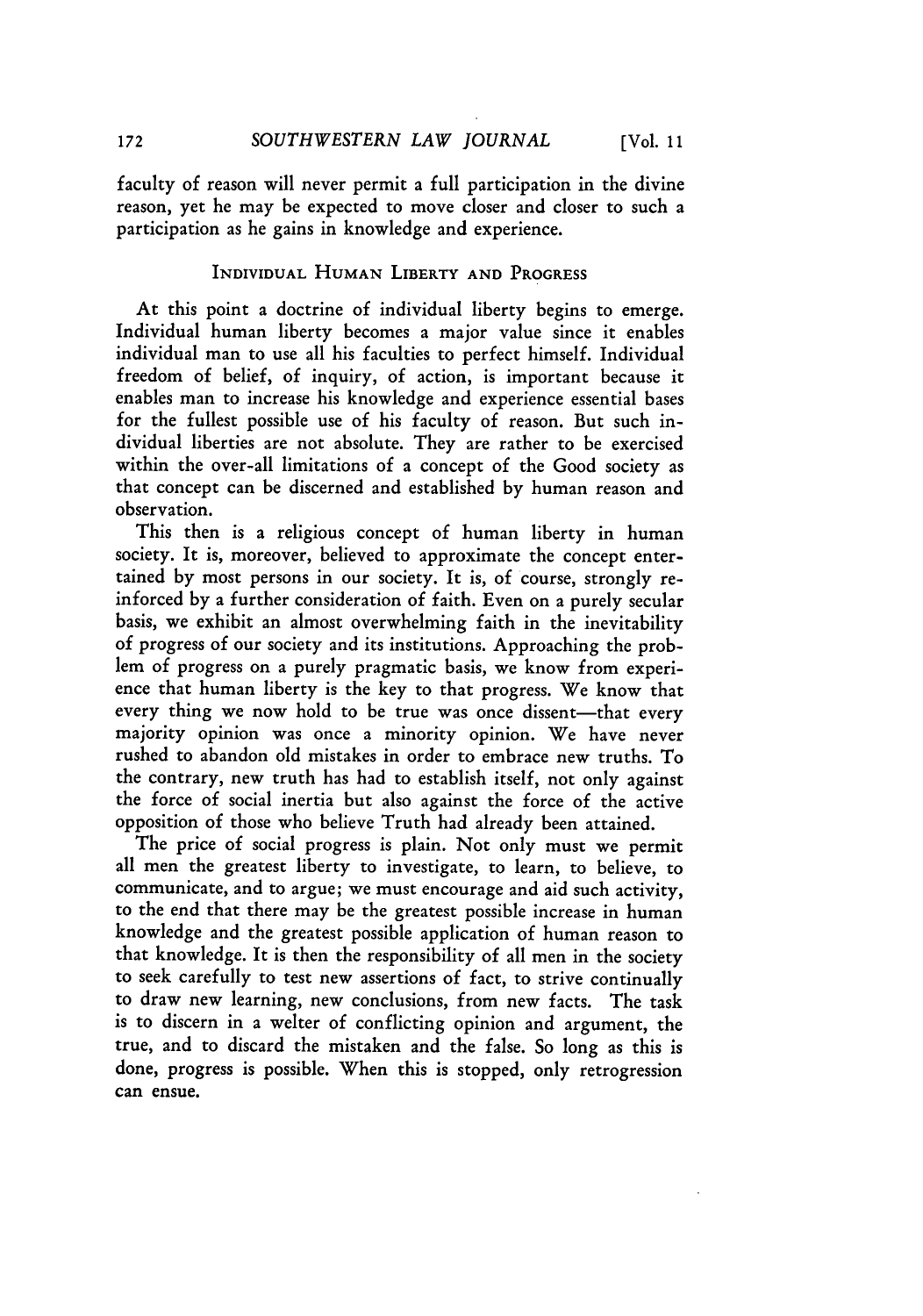#### *RELIGIOUS LIBERTY*

## THE PROBLEM OF THE REFORMATION

Historically, the battle for human liberty was fought in the context of contention between Church and State. Human liberty as we now conceive it could not exist in a medieval society in which the secular state was thought to be established by God to direct men in accordance in God's will, and a particular concept of God's nature and will, as embodied in a human church, was established to guide and direct the Prince in the discharge of his duty. The Reformation of the 16th Century did not solve this problem.' It removed the secular Prince from the control of the Church, but it left the Prince free to become absolute ruler, as in Germany following Luther. While the restraint of the Church on the Prince was perhaps something less than might be desired, it was nonetheless far better than nothing. The proper relationship between the Prince and the new churches thus became the principal problem of the Protestant jurists,<sup>7</sup> as well as of the Roman jurists of the Counter-reformation.<sup>8</sup>

## **CHURCH AND STATE:** ENGLISH DOCTRINE

For English speaking people the task was undertaken late in the 16th Century by Richard Hooker, in his monumental *Of the Laws of Ecclesiastical Polity.* Catholic (but non-Roman) in his theology, Hooker deemed it unthinkable that men in a free society should be wholly subordinated to a religious hierachy, whether of Rome or of Geneva. Rather man should be conceived in an Aristotelian sense, basically desiring to live peacefully with his fellows in a good society, and with basic inclinations to bring himself to a state of individual perfection. The principal means in man's own nature by which he would comprehend his objectives and would select the means to attain them, would be his God-given faculty of reason. As further guidance was required to supplement human reason, man would find it in the scriptures and in the traditions and experience of his kind. Hooker differed from the Roman orthodoxy of St. Thomas Aquinas in that he did not find the essential supplementary guidance in the hierarchy of the Church. He differed from Calvin in that he

**<sup>6</sup>See FRIEDMANN, LEGAL** THEORY 35-37 **(3d** ed. **1953).**

**<sup>7</sup> FRIEDMANN,** *OP. cit.* supra note 6, at **38-47; D'ENTREVES, NATURAL** LAW 48-62 **(1951);** SCOTT, LAW, THE STATE AND THE INTERNATIONAL COMMUNITY, c. XXXI (1939). The name most commonly associated with this rationalist type of Natural Law is that of Grotius. It is from Grotius that the 17th and 18th century social compact doctrines were derived.

<sup>&</sup>lt;sup>8</sup> This development is perhaps best exemplified in the writings of Francisco Suarez (1548-1617), the great Spanish theologian. **SCOTT,** *op.* cit. *suPra* note **7,** in c. XXXIII. See also 3 **COPLESTON, A HISTORY OF PHILOSOPHY, C.** XXII and XXIII **(1953).**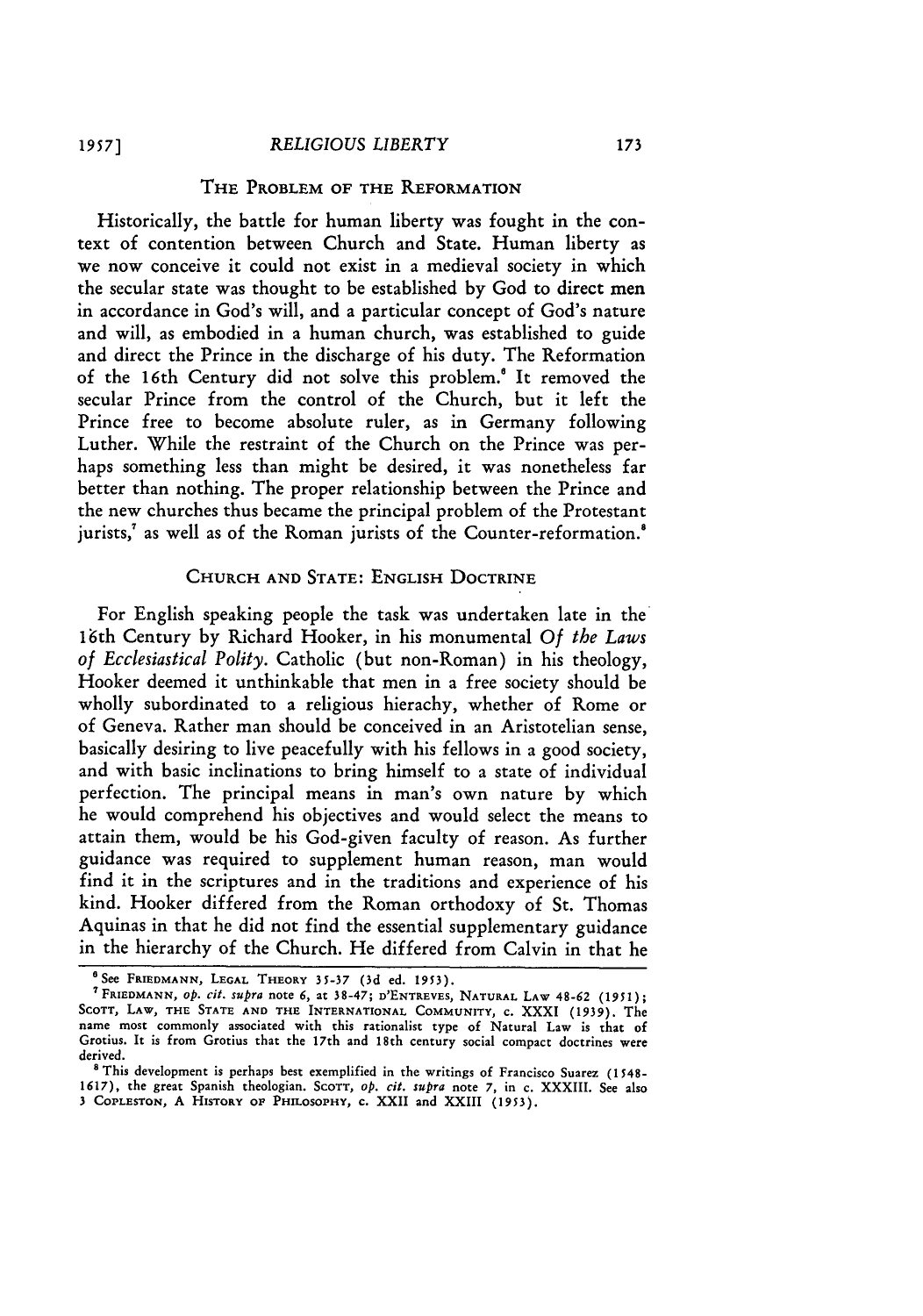did not find in the scriptures an immutable code of human conduct. He found in the scriptures the essentials of the relationship of man to God; all else was relative or historical. He found essential guidance in the church. The appeal was to the traditions and experience of the mass of believers.<sup>9</sup> To Hooker, then, the Natural Law which was to restrain the Prince, and was to define the liberties and responsibilities of the subject was to be drawn from human reason, based upon human tradition and experience, and reflecting the basic teaching of the New Testament Gospel. At the same time it was pointed out that the Prince did not rule by divine commission. Rather the secular state was established as an expedient and convenient thing, with its authority resting ultimately upon the continuing acquiescence or consent of the body of subjects.

In Hooker's scheme of things Church and State were at the same time quite independent and closely interdependent. Certainly the Prince was not formally subordinated to the Church, as in medieval and Calvinist thinking. At the same time the Church was to be independent of the Prince, save perhaps in a few administrative details required by its organization on national lines. Certainly Hooker would allow the Prince less authority than was claimed in the Elizabethan Settlement of **1559,** so much less that it was found expedient to delay the formal publication of Book VIII of the Ecclesiastical Policy until the King had fallen before the Cromwellian Revolution.

While Church and State were thus formally independent, actual-

<sup>&</sup>quot;Richard Hooker **(1553-1600)** wrote **OF** THE LAWS OF **ECCLESIASTICAL** POLITY **be**tween **1591** and **1600.** Book **I,** which contains his legal theory, was published in 1593 or **1594.** Book VIII, which is concerned with the problem of Church and State was **not** published until 1648. The sometimes disputed authorship of Book VIII appears to have been settled by the researches of Raymound Houk. See, HOUK, HOOKER'S ECCLESIASTICAL POLITY-BooK VIII (1931). Houk's work is a part of a greatly **revived** interest in Hooker's doctrine. SISSON, THE **JUDICIOUS** MARRIAGE **OF** MR. HOOKER **AND THE BIRTH OF THE** LAWS OF **ECCLESIASTICAL** POLITY (1940); DAVIES, **THE** POLITICAL **IDEAS OF** RICHARD HOOKER (1946); MUNZ, THE **PLACE OF** HOOKER IN THE HISTORY **OF THOUGHT** (1952); SHIRLEY, RICHARD HOOKER **AND** CONTEMPORARY POLITICAL **IDEAS (1949).** The great effect of Hooker upon early American thinking was not so much through the Church **as** it was through other individuals. Examples would include Chief Justice **Sir** Edward Coke, whose constitutional disputations with James **I reflected** Hooker's teaching at the Temple. John Locke, whose **SECOND** TREATISE OF CIVIL GOVERNMENT (1690) provided the constitutional theory **of** the United States, made frequent acknowledgement of his indebtedness to "the judicious Hooker." That Locke's indebtedness to Hooker may be even **greater** than was acknowledged **is** indicated **by** his **ESSAYS ON** THE LAW OF **NATURE,** written in the **early** 1660's but first published in 1954. Hooker's theme **is** also prominent in the writings of James Wilson, the legal scholar of the American Revolution. **Reference** may be made to the journals of the Constitutional Convention, and to WILSON'S LAW LECTURES (Andrews **ed. 1896).** See **also** SMITH, **JAMES** WILSON, Chapters XXI and XXII **(1956);** OBERING, THE PHILOSOPHY **OF** LAW **OF JAMES** WILSON (1934?); Witherspoon, *Philosophy and The Law,* 33 TEXAS L. REV. 311 *(1955).*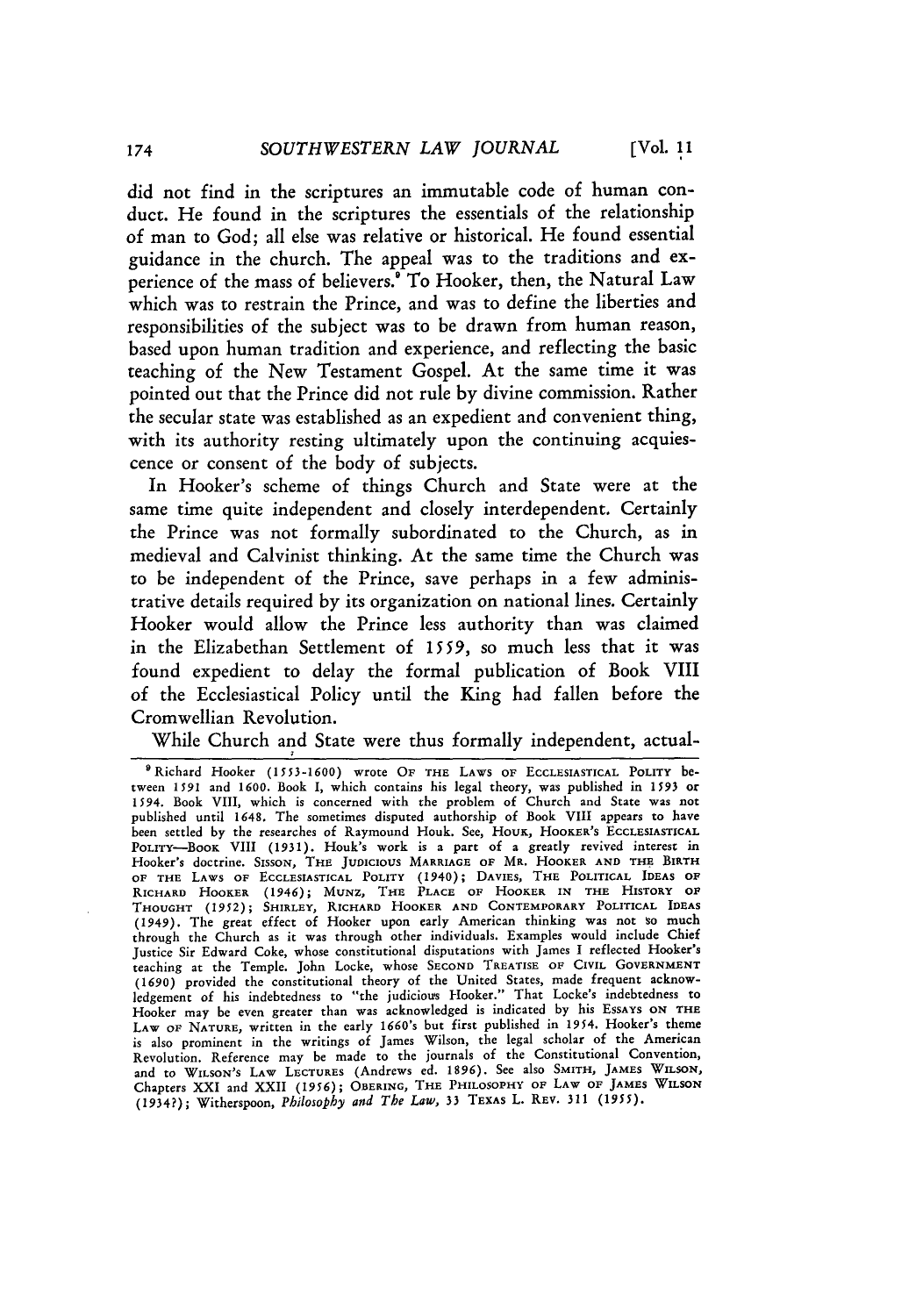**ly** they were closely dependent. The authority of the Prince was both established by and limited by the consent, the reason, the tradition, and the experience of the people of England. The common law of England drew its content from these same sources **of** reason, tradition, and experience.<sup>10</sup> But these same people were the body of the Church, and from their reason, experience and tradition, as well as from the Gospels, was religious truth to be known. That religious truth as perceived by the Body of the Church would restrain the Prince was clear. Also clear was that progress of the secular State was firmly bound to progress in the Church.

It was inevitable that Hooker's doctrine, so widely accepted in England, would lead to a toleration of widespread differences in religious belief.<sup>11</sup> It did, as soon as time healed the wounds and allayed the bitterness of the abortive Puritan Revolution. This development both added to and subtracted from the concept of human liberty. It added to human liberty in that the recognition of an increased religious liberty would require the recognition of added liberties of communication, assembly and action. It subtracted from human liberty in that it removed a part of the moral restraint upon the state, since there were now fewer areas of agreement in the Body of the Universal Church.

## **THE CURRENT CONTROVERSY**

It is not unexpected that in a new crisis of human liberty, three centuries after Hooker, we find ourselves re-examining the problem of Church and State. In an American setting it becomes a legal problem, but fundamental philosophical doctrine cannot be excluded. As an aid to further determination, we have not only a series of warmly disputed constitutional decisions but something of a spate of printed argumentation from lawyers, theologians, and laymen, running the gamut from careful historical research and precise analysis, through hasty improvisation, to fictionalized history and doctrinal hatreds.

Dean Cuninggim contributes to this renewed debate, a careful, moderate, deferential discussion of the basic issues." To these issues

**<sup>10</sup>** It should be noted that Coke fell into the error of sometimes assuming that since both Hooker's Natural Law and the English Common Law purported to be based upon reason, tradition and experience, they were equivalents. On occasion Coke tended to ascribe to Common Law the exalted authority which a more careful philosopher would have reserved for Natural Law.

<sup>&</sup>lt;sup>11</sup> LOCKE, A LETTER CONCERNING TOLERATION (1685?) states the basic morality in-<br>volved. Recent attempts to explain the whole thing on an economic basis, that Calvinism was the religion of the rising middle class, do not alter the fact that most thinking people appear to accept the moral basis.

**<sup>&#</sup>x27;" CUNINGGIM,** *Op. cit. supra* note **1.**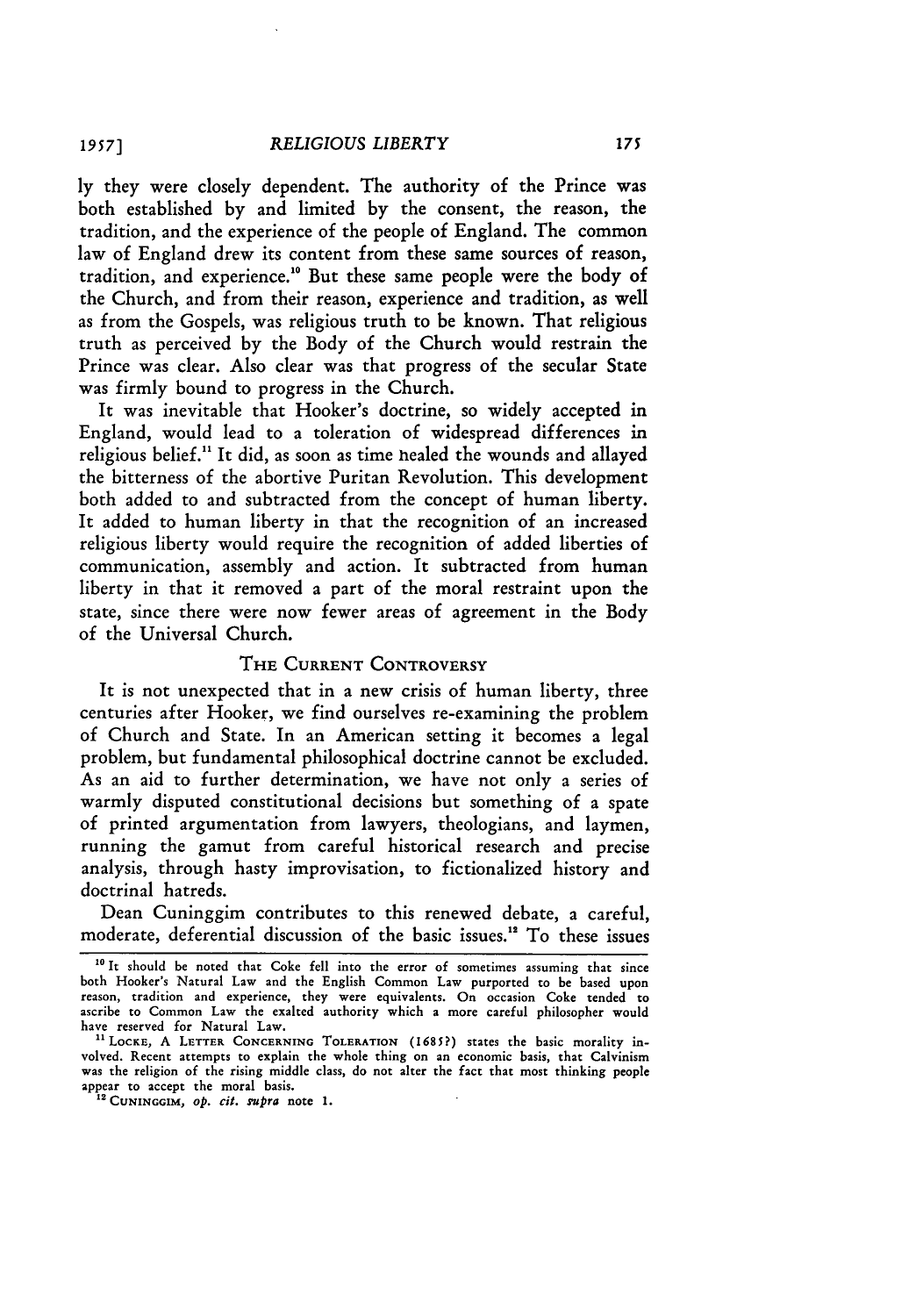he proposes definite though unspectacular answers of a marked common-sensical nature.

#### **THE** ESSENTIALS OF RELIGIOUS LIBERTY

Dean Cuninggim echoes Hooker with the to-be-expected Arminian overtones, in presenting the problem of individual liberty as being a problem of the philosophy of man, a problem which is the contemporary American setting is resolved as a religious problem. Religious liberty is not just another freedom. It undergirds and supports the others. Religious liberty of course involves the essentials of human liberty: a freedom of expression; a freedom of action, that is, a freedom to associate, to assemble, and to urge one's convictions upon others; and a freedom of thought, including a power to decide. The corollaries of this essential freedom are said to be a freedom to consent, a right to join in the making of decisions; a freedom to dissent, to express one's beliefs and arguments though they be deemed in error; and an abiding concern for the common good.

If religious convictions underlies human freedom, it is fair to ask what specific convictions actually constitute the foundation stones of contemporary American notions of freedom. Dean Cuninggim finds four. First, is a recognition of the relatedness **of** men, that one is not neutral with respect to his fellows, but rather has in mind the good of each. Second is that the welfare of no one person is to have precedence over the welfare of another; a recognition that however unequal men may be in capabilities and achievements, they are equal in essence, an equal in terms of creation, are all children of the same Father-God. Third is the consciousness that man is not supreme; that he is after all the creature of a Creator-Father. Fourth is the recognition of man's dualistic nature, in which man's capacity for goodness is linked firmly with his capacity to err, with his bent to sin. Freedom must reject both that coercion which implies that all men are sinners, and that full play of caprice which would assume all men are saints. Freedom must proceed upon a realistic view that all men are saints and sinners alike. Finally, freedom implies that man is not only free to decide, but must be free to exercise the choice he possesses. The freedom of will which man has must be not only possessed, it must be used.

#### **SUPREMACY** OF **CONSCIENCE**

Following these premises, Dean Cuninggim moves to a discussion of the religious doctrine of supremacy of conscience and follows the doctrine into its encounters with the Supreme Court of the United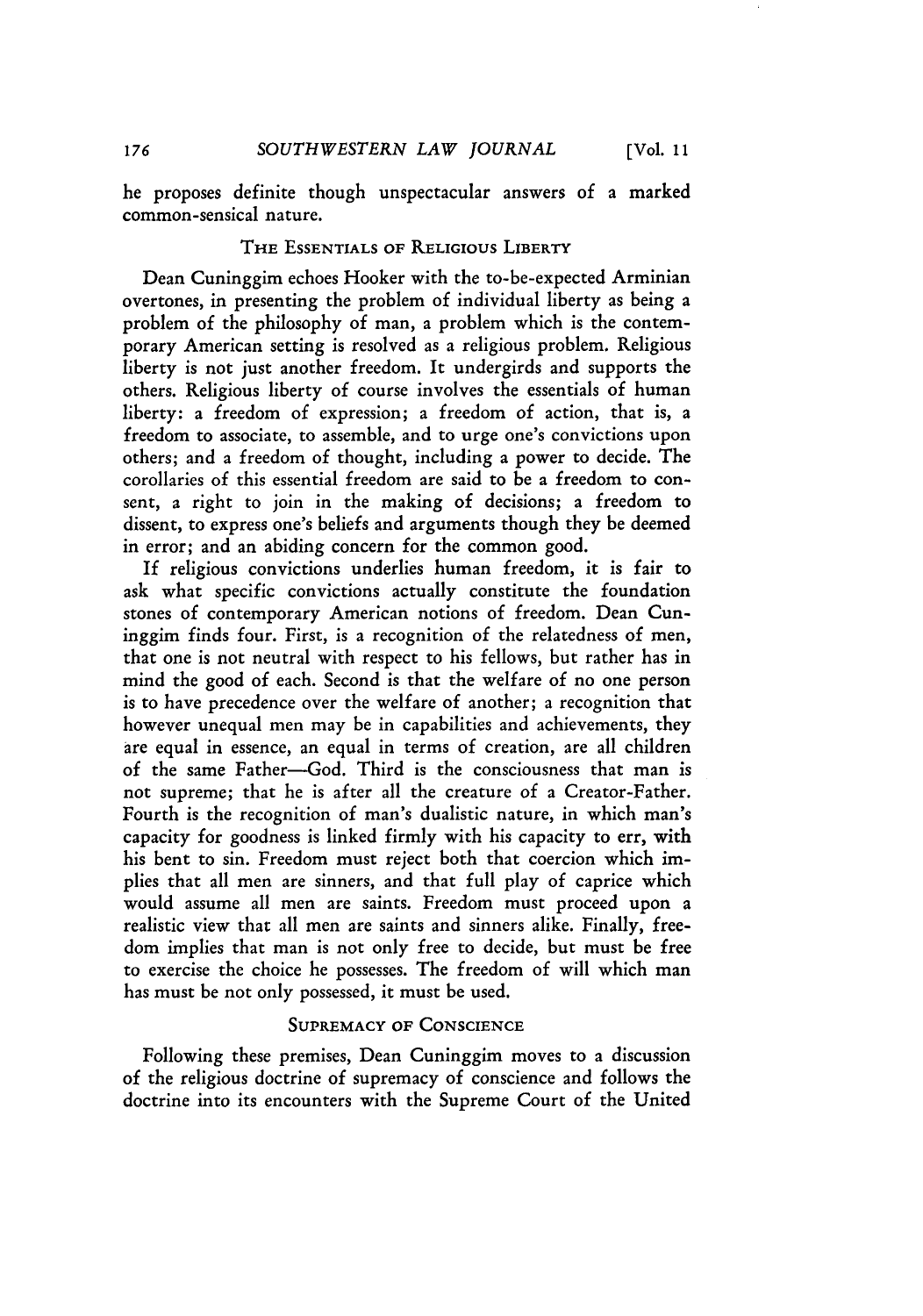States. The applicable decisions are presented lucidly and the author's comment is incisive. This writer must, however, express some lingering fear that Dean Cuninggim derives a little too much comfort from certain recent decisions.

Conscience, Dean Cuninggim remarks, is a "slippery" term for use in philosophical discussion. In his discussion he uses the word in what is believed to be the common or popular meaning. This meaning embraces not only a consciousness of error or wrongdoing, but also an affirmative obligation to confess what is wrong and to embrace what is right. Obviously the forces of the political state cannot be employed to interfere with freedom of conscience in its first aspect. One who believes in God cannot be prevented from forming value judgments based upon what he receives as God's revealed or communicated will. Legal issues may be presented in the second aspect. Can the force of the political state be employed to prevent one from doing that which he believes God to require of him, or to compel the believer to do that which he believes is opposed to God's will? Most of us are uneasy in the face of this question. The areas of possible conflict are greatly minimized in the United States by the substantial assimilation of the prevailing Hebrew-Christian morality into our legal institutions, but the problem does present itself from time to time. Historical examples would include the early Mormon doctrine of polygamy, and the religious protests against compulsory vaccination. Of more recent memory are the cases involving somewhat unusual doctrines of Jehovah's Witnesses." It is significant that in the cases in which the legal doctrine has prevailed as against unorthodox religious belief, the judges have felt impelled to rest the argument not so much upon the superior power of the State, but upon some form of Natural Law argument.

In its most recent form this problem is presented in connection with the naturalization of aliens who express themselves, on the basis of religious belief, as being unwilling to bear arms in defense of the United States. In the *Macintosh* and *Schwimmer* cases<sup>14</sup> the Supreme Court of the United States held that such persons could not properly take the statutory naturalization oath to support and defend the

<sup>55</sup> Minersville School District v. Gobitis, **310** U.S. **586** (1940), compulsory flag salute; Niemotko v. **Maryland, 340** U.S. **268** (1951), solicitation **of** funds; Jones v. City **of** Opelika, 319 U.S. **103** (1941), sale **of** religious literature; Cantwell v. Connecticut, **310 U.S. 296 (1940),** use **of** sound truck **for** religious disputation; West Virginia State **Board of** Education v. Barnette, **319 U.S. 624** (1943), **more** flag salute. The list seems almost endless.

<sup>&</sup>lt;sup>14</sup> United States v. Macintosh, 283 U.S. 605 (1931); United States v. Schwimmer, **279 U.S.** 644 (1929).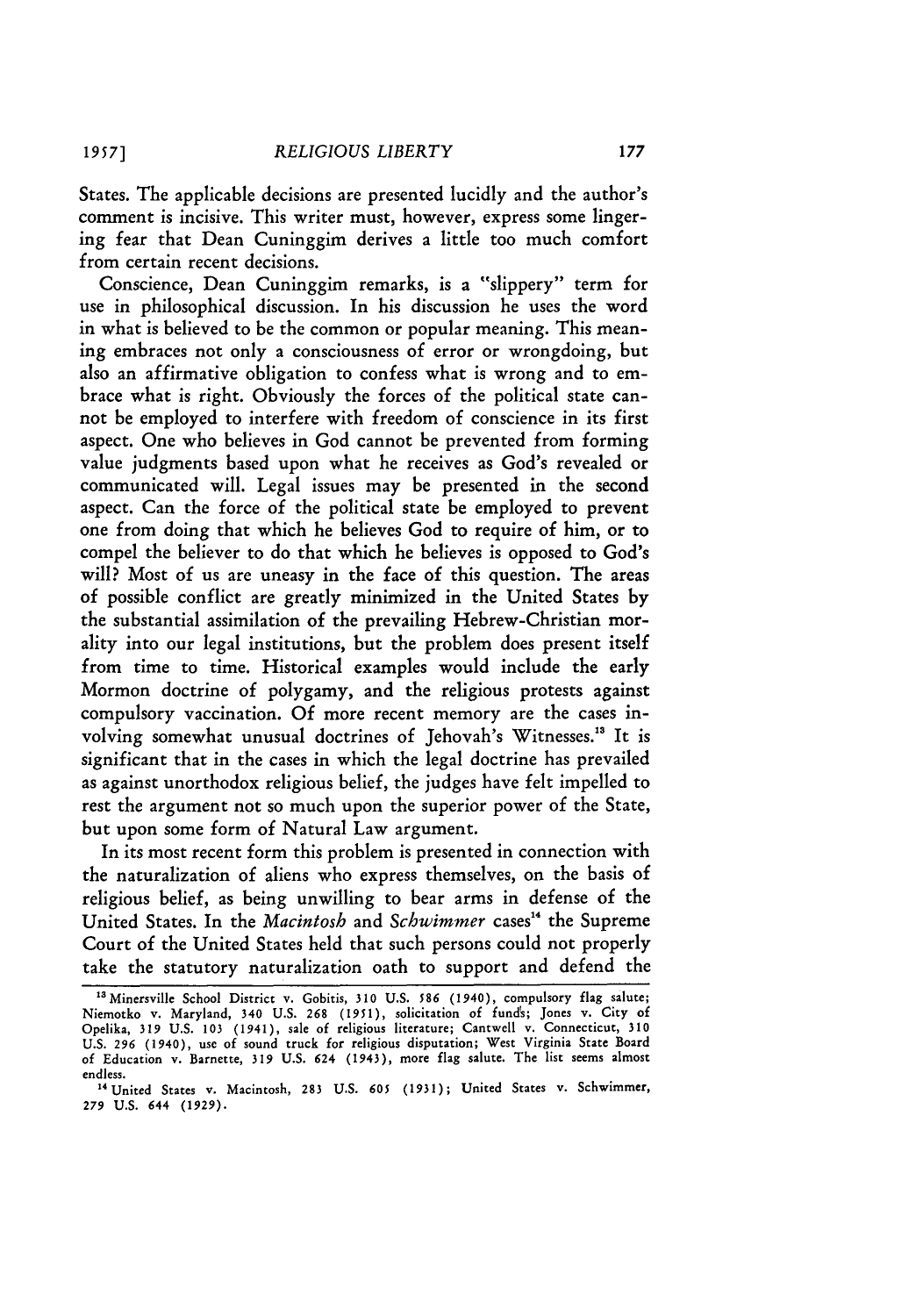Constitution of the United States against all enemies, foreign and domestic. It was found that Congress intended an obligation to bear arms to be included in the oath, and was **held** that Congress had the right to deny citizenship to those who would not assume such a duty.<sup>15</sup> In 1946 came the case of *Girouard*<sup>16</sup> who was willing to take the prescribed oath and was willing to serve in the armed forces in a noncombatant capacity, but was unwilling on grounds of conscience to bear arms. This time it was held that the applicant might properly take the oath, that the Congress did not intend to bar such persons from naturalization. The reasoning was based upon the "traditions" of the country and upon the record of Congress in providing for conscientious objectors in World War II. The *Sclwimmer* and *Macintosh* cases were overruled.

Seemingly Dean Cuninggim reads the *Girouard* case as vindicating the dictates of the individual conscience, at least so long as and so far as it remains within the general orbit of the Hebrew-Christian tradition, as against the force of the State. This conclusion is **highly de**batable. Mr. Justice Douglas in his majority opinion emphasizes that the issue is one of statutory construction: the Act of Congress nowhere expressly imposes a requirement of a commitment to bear arms upon applicants for naturalization; were the *Macintosh* and *Schwimmer* cases correct in implying it? The majority hold that Congress had not imposed such a requirement. Quite carefully and properly the majority refrained from any sort of holding as to whether the Congress has power to make such a requirement express."

**<sup>1</sup>** That no Justice believed a constitutional issue to be involved in the *Macintosh* case is made clear by an examination of the capable dissent of Mr. Chief Justice Hughes. He states at the outset of the opinion that there was no question of the "authority of Congress to exact a promise to bear arms as a condition of its grant of naturalization," and **then** proceeds to the question of statutory interpretation. 283 U.S. at **627.** Chief Justice Stone, who as an Associate Justice had joined in Hughes' dissent in the *Macintosh* case, also dissented in the *Girouard* case on the ground that what **he** had regarded as a seriously doubtful matter of Congressional purpose in *Macintosh* had since been clarified by Congressional action prior to the *Girouard* case.

<sup>&</sup>lt;sup>16</sup> Girouard v. United States, 328 U.S. 61 (1946).

**<sup>&</sup>quot;** Congress has since agreed with the argument of the *Girouard* case, and the present Immigration and Nationality Act authorizes the naturalization of certain conscientious objectors and provides an alternative oath for those who are opposed to bearing arms **by** reason of religious training and belief. 8 U.S.C. **§** 1448. Note however that Congress is asserting its power to determine when this particular liberty of conscience will **be** recognized. Note, 56 CoLUM. L. REV. 1233 (1956). Seemingly, religious belief is no defense<br>to a criminal prosecution for counseling failure to register for selective service. Warren<br>v. United States, 177 F.2d 596 (10th Cir. 194 Gara v. United States, 178 F.2d **38** (6th Cir. 1949), *aff'd by an equally divided Court,* 340 U.S. *857 (1950).* Also pertinent is the decision upholding denial of admission to the bar of one who is unwilling to profess willingness to serve in the miiitia. *In re* Summers, *325* **U.S.** *561 (1945).*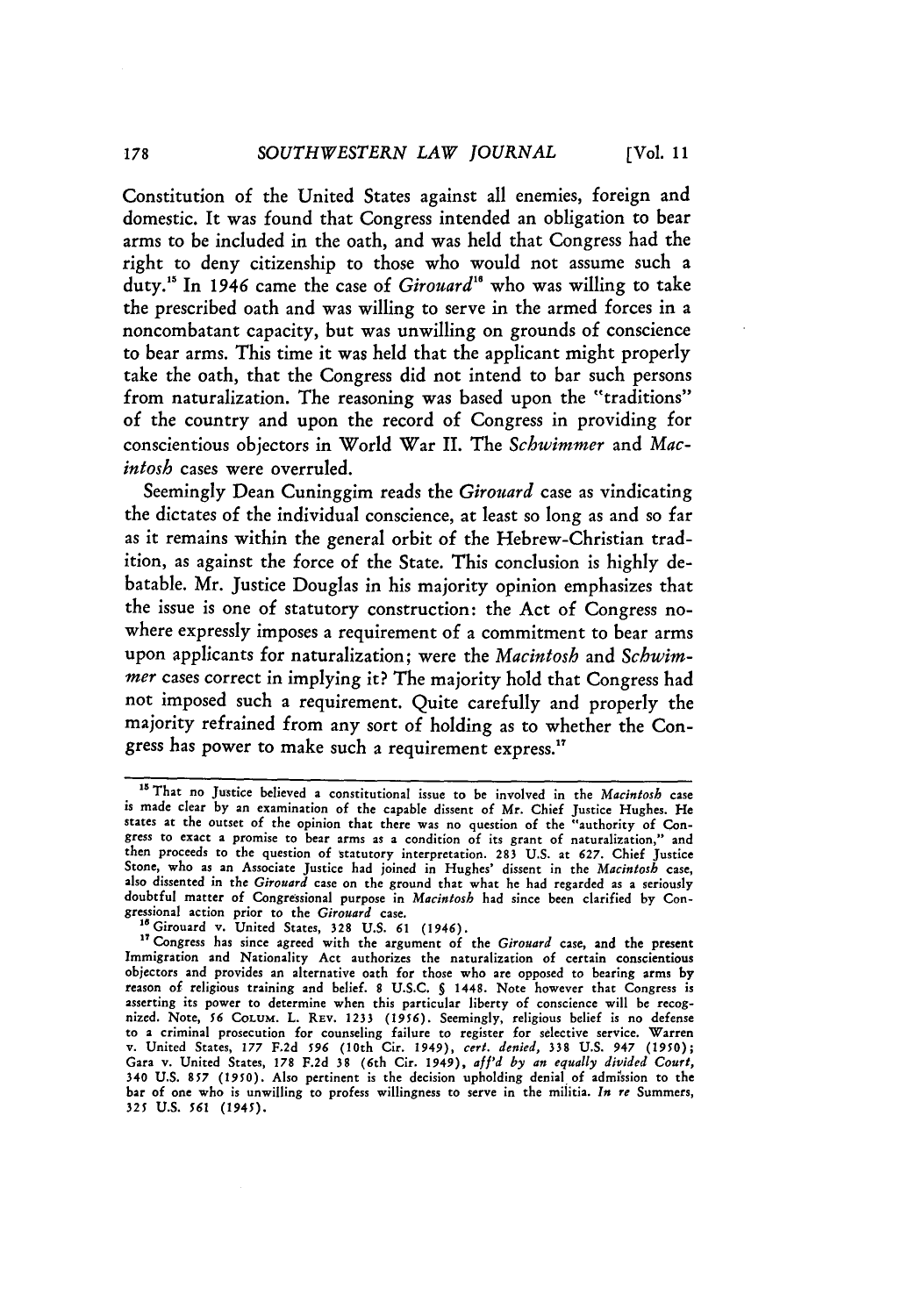## **CHURCH AND STATE IN AMERICA**

The author now reaches his main thesis, the relationship of Church and State. Putting aside generalities he moves directly into the current area of conflict. As a careful scholar he recognizes that the conflict is badly muddled in semantics. The proponents of a particular doctrine have been able to gain a great advantage in discussion **by** getting the question stated in a question-begging phrase: "the separation of Church and State." The repeated use of this phrase implies somehow that separation is the desideratum, and discussion tends to turn on means and upon practical considerations.

The basic issue however is whether there should be separation. If there should be, then how is it to be accomplished. But if separation is not the objective, then the problem is the nature of the relationship to be maintained.

Dean Cuninggim reiterates what every student of constitutional history knows, but which not all will admit; that the First Amendment to the Constitution was not designed to outlaw religion from the secular state."s That "Congress shall make no law respecting an establishment of religion" means simply that there shall be a religious liberty, an equality of religious faiths before the law, that there shall be no established church such as the Church of England. That Jefferson used the phrase "wall of separation" in a letter written years after his retirement to a religious assembly, does not make a "wall of separation" a constitutional mandate. Strangely, however, Jefferson's letter did attain the status of a constitutional limitation upon State power in a puzzling opinion **by** Mr. Justice Rutledge."

**<sup>&#</sup>x27;\$** For a statement such as this, which inevitably is to be challenged, one may cite a scholar of unquestioned authority in the field of constitutional history. Edward **S.** Corwin, *The Supreme Court as a National School Board,* 14 LAW **& CONTEMP.** PROB. **3** (1949). Professor Corwin employs uncharacteristically vigorous language in denouncing the claim that the First Amendment was intended historically to establish the "separation" of Church and State. "The eager crusaders on the Court," he suggests, as "selling a bill of goods." **If** the "wall of separation" is to be sold as a constitutional doctrine, it should be sold on its merits and not on a falsification of history.

<sup>&</sup>lt;sup>19</sup> Dissenting opinion in Everson v. Board of Education, 330 U.S. 1 (1947). In the hands of Mr. Justice Black, this dissent became the majority opinion in McCollum v. Board of Education, 333 **U.S. 203** (1948). Mr. Justice Rutledge relied upon Madison's Remonstrance and upon Jefferson's Danbury letter. Whether the writings of Madison actually will support such a thesis is open to question. The Jefferson letter will. It seems proper to add that it is uncommonly bad judicial interpretation to seek the meaning of the Bill of Rights in the writings of Madison (who was chairman of the Congressiona drafting committee) or of Jefferson (who had little to do with it). The ultimate authority as to the intent embodied in constitutional amendments is to be found, not in Congressional sources, but in the meaning of the words to those who ratified them. In the case of the Bill of Rights we should add the purposes of those who exacted a promise for the submission of the amendments as a condition to the ratification of the Constitution itself. Finally, we want to know what the people thought. If individual sources are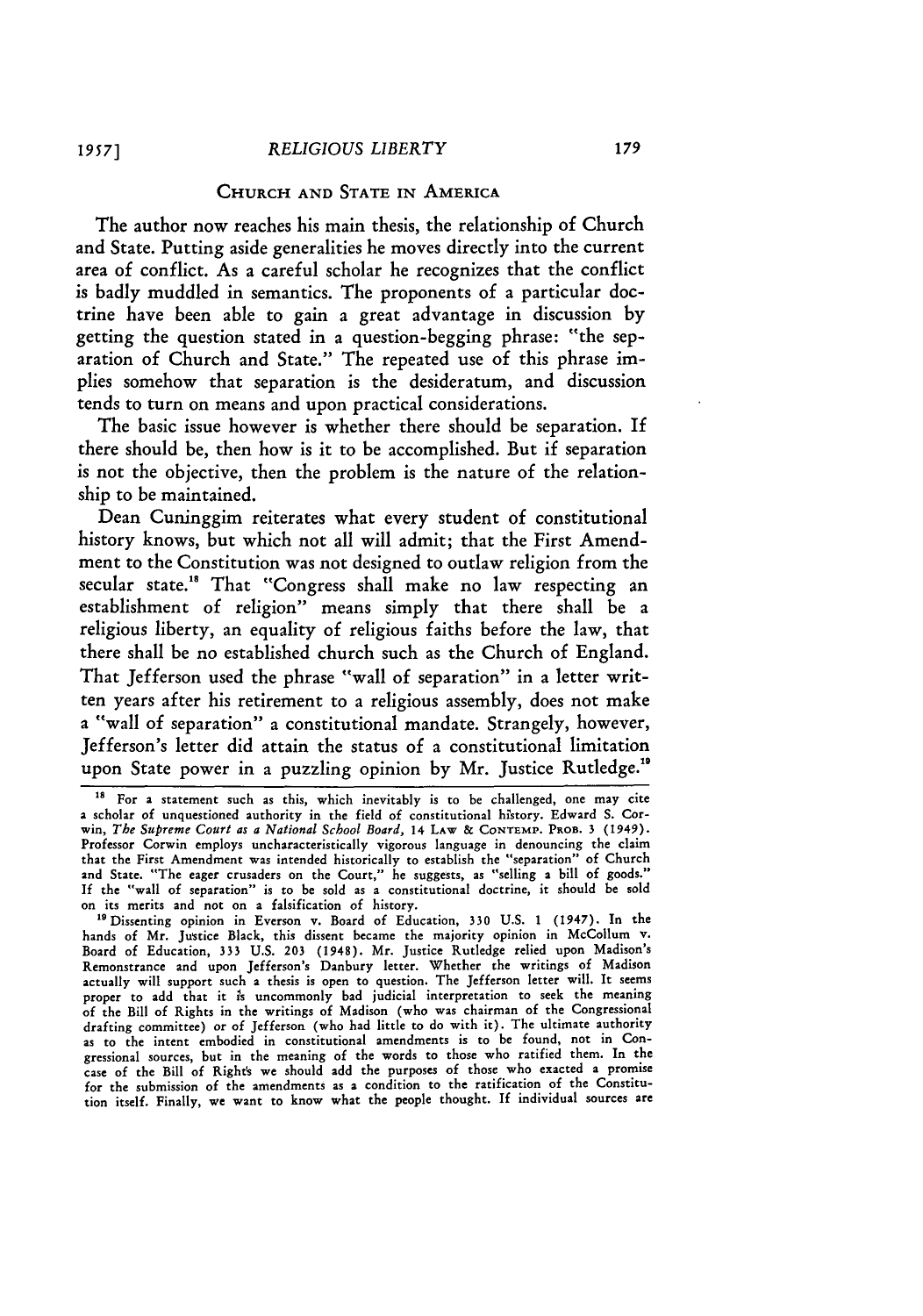The majority of the Court now recognizes this as error.<sup>20</sup> If a "wall of separation" is to be established, it must be because reason and experience show it to be desirable, not because the Constitution requires it.

History supports those who would argue that Church and State should coordinate their effects in certain areas of social activity. The testimony of history opposes those who would build the wall of separation. History teaches that the issue as presented involves at least a three-way choice: a Church-dominated State afer the pattern of the medieval Empire; a State-dominated established Church; and a type of organically disconnected but actually coordinated Church-State relationship. One may question the full intellectual frankness of those who would present the issue as involving a choice between only the first two.

The history of the disestablishment movement in the American colonies at about the time of the Revolution, and the adoption of the First Amendment, establishes a firm constitutional starting point: the equality of the various religious sects before the law. Indeed, the result could not be otherwise in a United States where no single sect encompassed a popular majority. These steps were taken not by men who opposed the Church and would deny its influence upon the State. Rather they were taken by men of firm religious faith, of pride in their sect, who sought to assure that their own faith and their own sect would receive due recognition in affairs of state. Disestablishment was designed for the benefit of the nonconformist sects; was designed to increase their influence and prestige. Had the nonconformists not desired it for these reasons, there would have been no disestablishment.

Firm establishment of the proposition that the state can favor no single church, merely leads to the next problem: may the state properly recognize individual religion or organized religion as a whole. That in our history the state has been willing to give aid to religion, and, just as importantly, to receive aid from religion, is clear. Harking back to Hooker, one may wonder whether history in a democratic society could have been written any other way.

The legal issues of recent years have been presented in terms of relationship between the State and religious education. To say that

to be considered, the writings of George Mason would appear more pertinent than those of Madison or Jefferson. The trouble is that the writings of Madison and Jefferson are well indexed and widely published. Given the same ease of access, we might well **be** sifting the phrases of Thaddeus Stevens and his Radical company in interpreting the Fourteenth Amendment.

<sup>&</sup>lt;sup>20</sup> Zorach v. Clauson, 343 U.S. 306 (1952).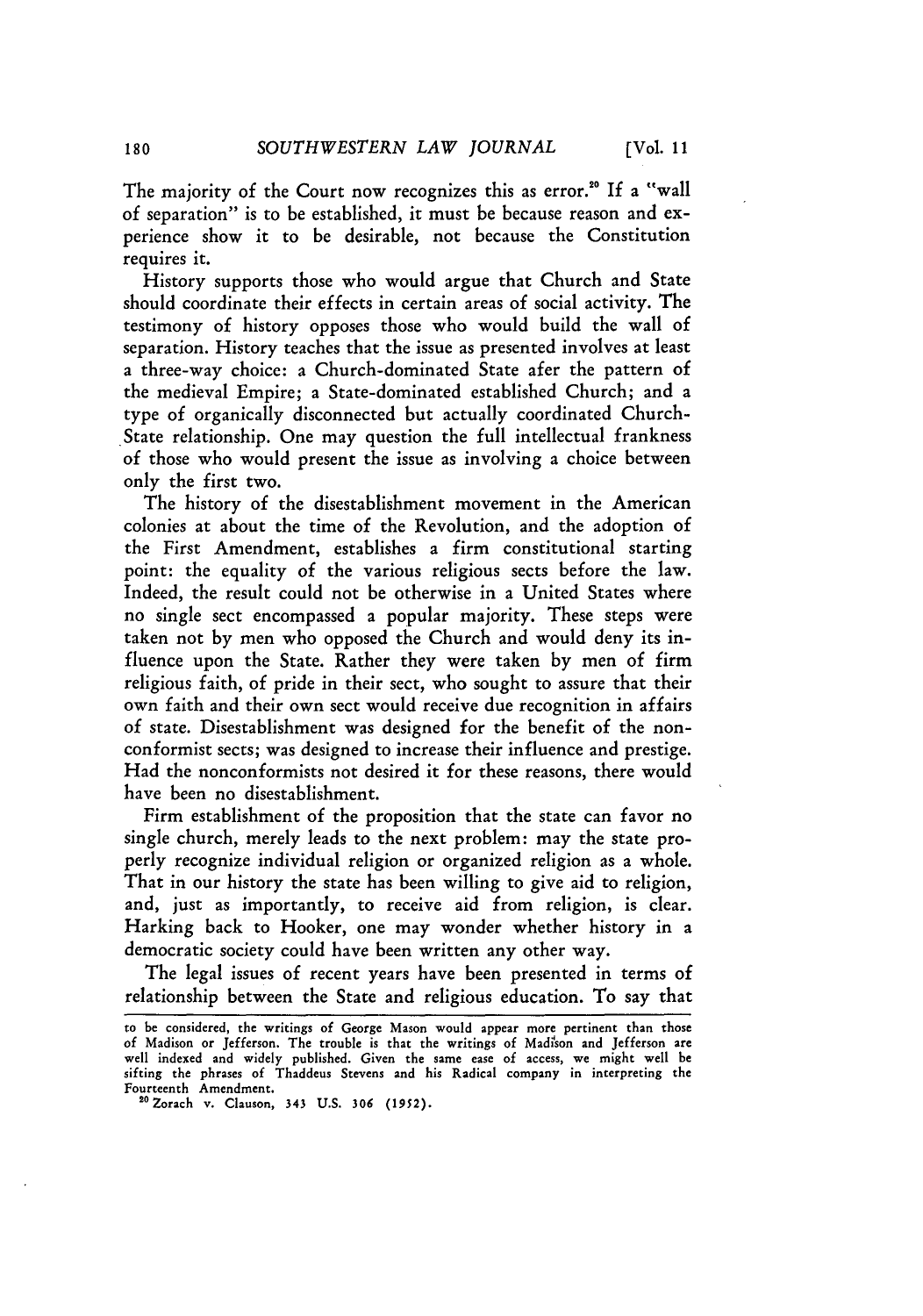the decisions create confusion is charitable. Always with at least a dissenting opinion, sometime with special concurrences, sometimes with divergent dissents, the Supreme Court of the United States has held that the State of New Jersey may pay bus fares for children in parochial schools;<sup>21</sup> that the State of Louisiana may furnish free textbooks to students in parochial schools;<sup>22</sup> that the State of Illinois could not permit religious instruction in public school buildings, during "released time" even at the formal request of parents;<sup>23</sup> and that the State of New York could release public school pupils for religious instruction on "school time" if the instruction were not conducted in the public school buildings."' A more difficult group of judicial opinions would be hard to assemble. Sometimes the reasoning appears right and the results wrong. Again it may seem that the result is right for the wrong reason. Certainly the justices appear to be reading the histories of entirely different countries.

This confusion thrice-confounded at the summit certainly invites the reopening of old arguments and the advancing of strange ideas. Some Roman Catholic writers have sought to find in the confusion a basis for greater public assistance to the mountingly expensive parochial school system. Others would seek greater separation of Church and State to dislodge what are considered excessive Protestant influences upon the present State. On the other hand a strongly anti-Roman faction is so fearful of a growth of Roman influence that it would push separation almost to the point of governmental hostility to all religion. The bias and distortions of these not-disinterested classes of advocates tends to introduce bitterness into the argument, and certainly adds to the confusion. Fortunately this clamor is subsiding, and we begin to hear the voices of those who seek the good of America, not the good of a sect.<sup>28</sup> Be it noted that these new voices are by no means drawn from any particular religious group. While

<sup>,</sup> Everson v. Board of Education, **330** U.S. 1 (1947). 2"Cochran **v,** Louisiana State Board of Education, 281 U.S. **370** (1930).

<sup>2</sup> <sup>3</sup> McCollum v. Board of Education, 333 U.S. **203** (1948). <sup>24</sup> Zorach v. Clauson, 343 **U.S.** 306 **(1952).**

 $^{25}$  This is not the place in which to attempt a classification and evaluation of the immense Church and State literature, or that relating specifically to the State and religious education. Reference however should be made to the definitive treatise of ANSON **PHELPS STOKES, CHURCH AND STATE IN THE UNITED STATES** (1950), embodying the careful research without which many of the other books would never have been written. **A** most capable lawyer-like presentation of the "wall of separation" thesis may be found in **PPEPFER, CHURCH, STATE, AND FREEDOM (1953).** Mr. Pfeffer was of losing counsel in the *Zorach* case. Among the other writings that can be recommended are Sutherland, *Due Process and Disestablishment,* **62 HARv.** L. **REV. 1306** (1949); **BATES,** RELIGIOUS **LIBERTY: AN INQUIRY** (1945); BROWN, **CHURCH AND STATE IN CONTEMPORARY** AMERI-**CA (1936); GREENE, RELIGION AND THE STATE (1941).**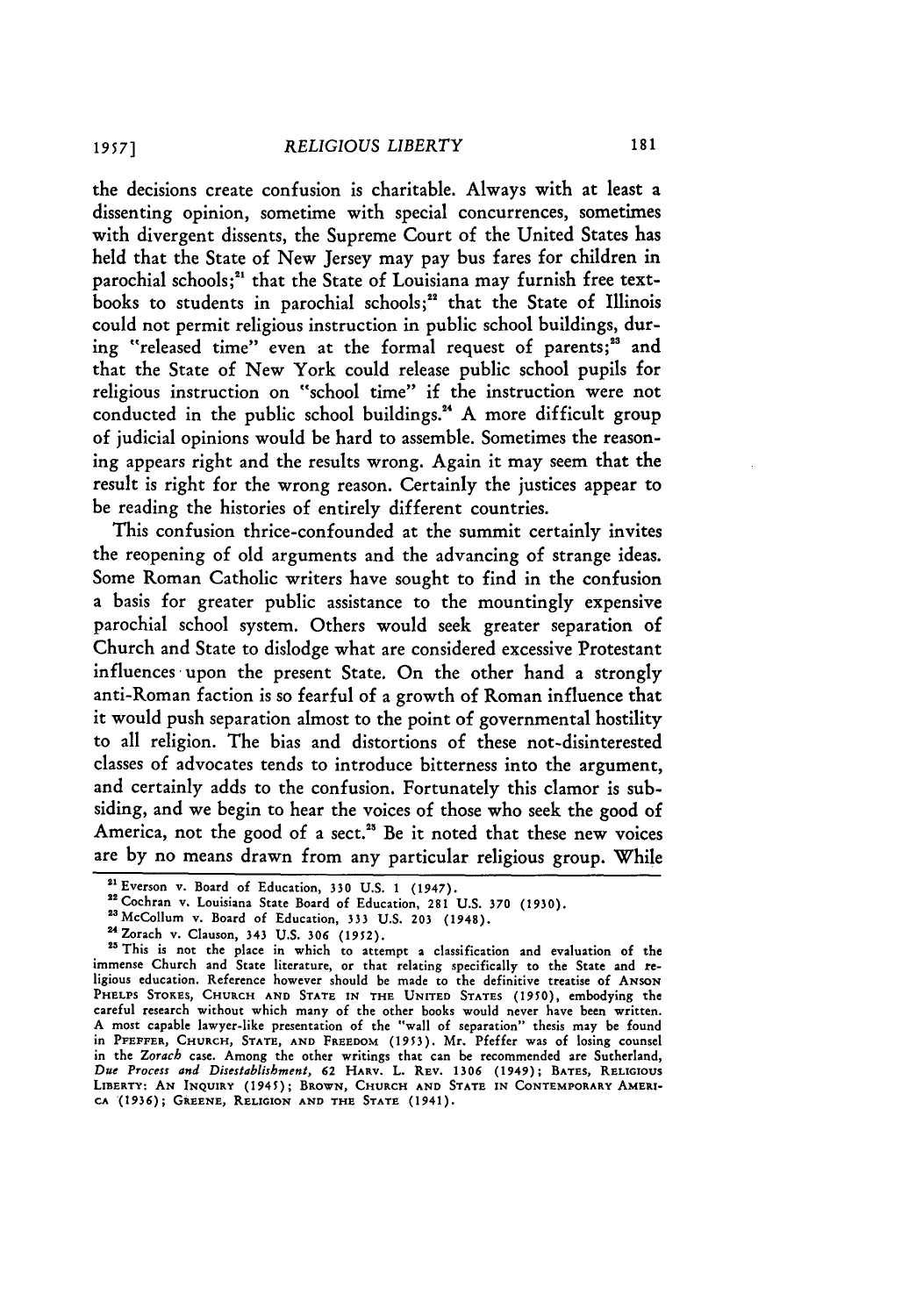the establishment of religious liberty historically was a Protestant achievement, Protestants today are not its sole protectors.

In choosing the middle way, Dean Cuninggim stresses that a proper Church-State relationship must be found to have two aspects. One is the restrictive aspect of organic disconnection. The other is the permissive aspect of impartial association with religious groups to achieve those ends which the secular state and religion hold in common. This view is not greatly different from that expressed in Mr. Justice Douglas' majority opinion in the *Zorach* case" which seeks to correct some of the contradictions of the other cases just preceding.

There is a type of religious faith which regards religion as a means by which one endures an essentially evil world while preparing one's soul for a state of blessedness in a world to come. For such, a "wall of separation" would appear good. But most do not share so limited a concept of man's role on earth. A Catholic believer, whether he be Roman, Anglican or Eastern, believes his duty to his God requires him to strive to establish on earth God's laws of Love, Justice, and Mercy. It is not only his duty to do these things in ordering his own life, but also his right to associate with others to bring closer a state of perfection in human society. Our Jewish citizens place perhaps an even greater stress on this wordly aspect of religious faith and action. Arminian Protestantism is similarly inclined. The Federal Council of Churches, when criticized for intruding into what was claimed to be a matter of political and not religions concern, quite properly asked whether there could be an issue of right or justice which is of purely secular concern. One is tempted to ask also whether the erection of a "wall of separation," so as to restrict religious action to preparing one's soul for another world and to perhaps a Buddha-like contemplation, would not be a flagrant governmental establishment of a particular minority religious doctrine. Those whose religious beliefs embrace this world as well as another must defend their own religious liberty by resisting the building of the wall.

But, we are reminded, there are certain cautions to be observed. We must remember that freedom calls for adjustment, for the assertion of the rights of others as well as of our own, for the ability to

**<sup>26</sup> The** legal implications **of Dean** Cuninggim's thesis **may perhaps** be best understood **by** an examination **of Professor Paul G.** Kauper's extended **review of Pfeffer's work** in *Church, State and Freedom: A Review, 52* MicH. **L. REV. 829** (1954), **and** the ensuing interchange **of** views between reviewer **and** author in *\$3* **MicH. L.** REV. **91 and 233** (1954).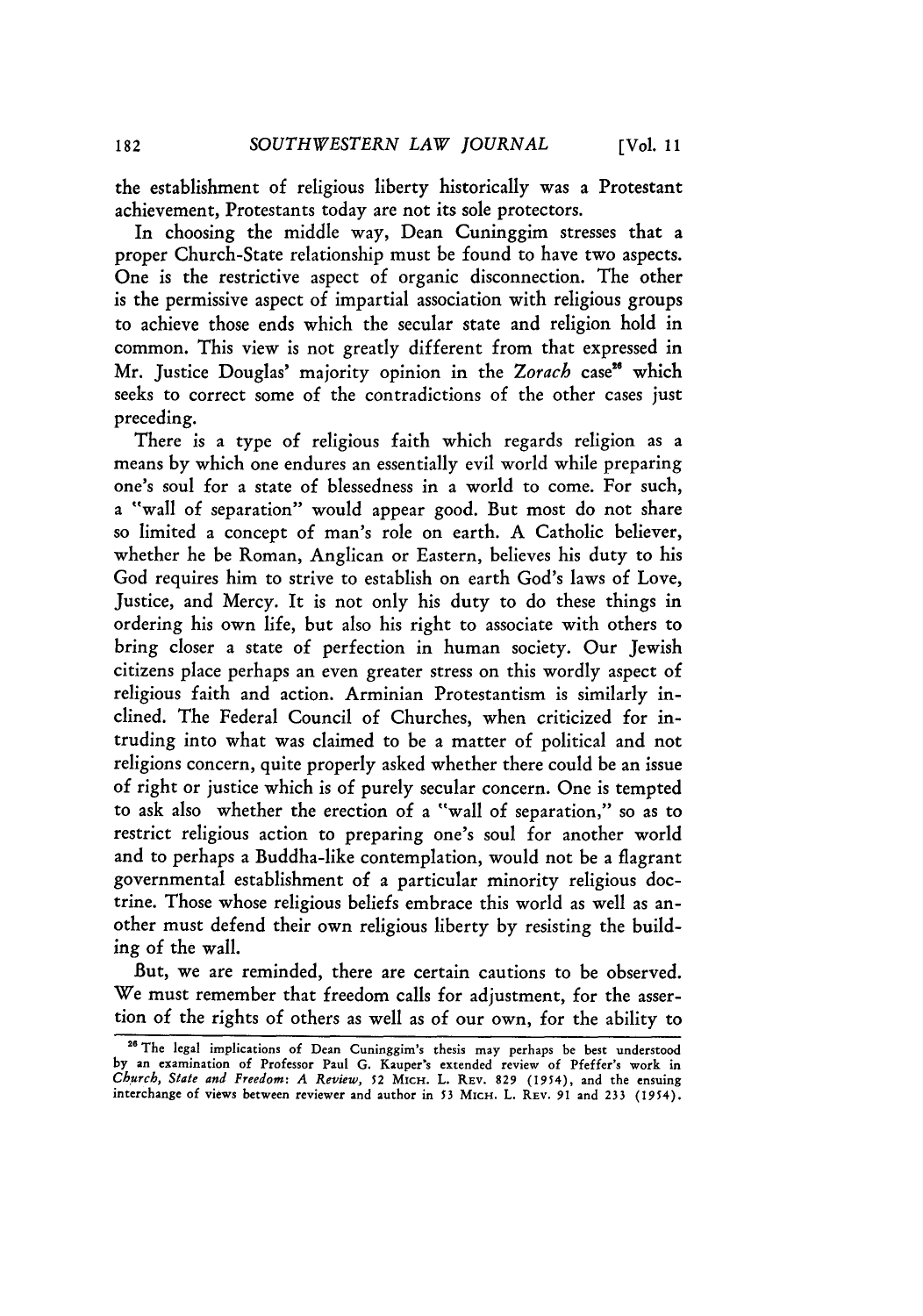live with others in peace and good will. We must remember that our concern with and possible competence in certain basic issues of man's common life does not make us expert in all the details of man's relationships with his fellows. We must be humble in the face of the divisiveness of religious beliefs in the world; and not lightly assume that we and we alone are divinely commissioned to bring God's truth to errant mankind. We must, in other words, seek to know what *sectarianism* is so that it may not be permitted to intrude into the secular state. In so doing, of course, we also identify the truly essential values which will aid the secular state in the discharge of its obligation to advance the good society.<sup>27</sup>

In concluding this somewhat mixed analysis of Dean Cuninggim's thesis and statement of this writer's own ideas as to the underlying issues, a thought recurs which appeared at almost every step. Is it possible to exercise religion from the State, so long as the State rests upon the mass of men, and not upon the tyranny of a mad Prince? Would not the erection of a towering and impregnable "wall of separation" destroy, not religion, but the democratic state? Can the State survive without some sort of religious ethic? Perhaps the entire matter was disposed of in a bare fifteen words by an eminent Englishman, Sir Alfred Denning, Lord Justice of the Court of Appeal, when he wrote:"

"Without religion there can be no morality; and without morality there can be no law."